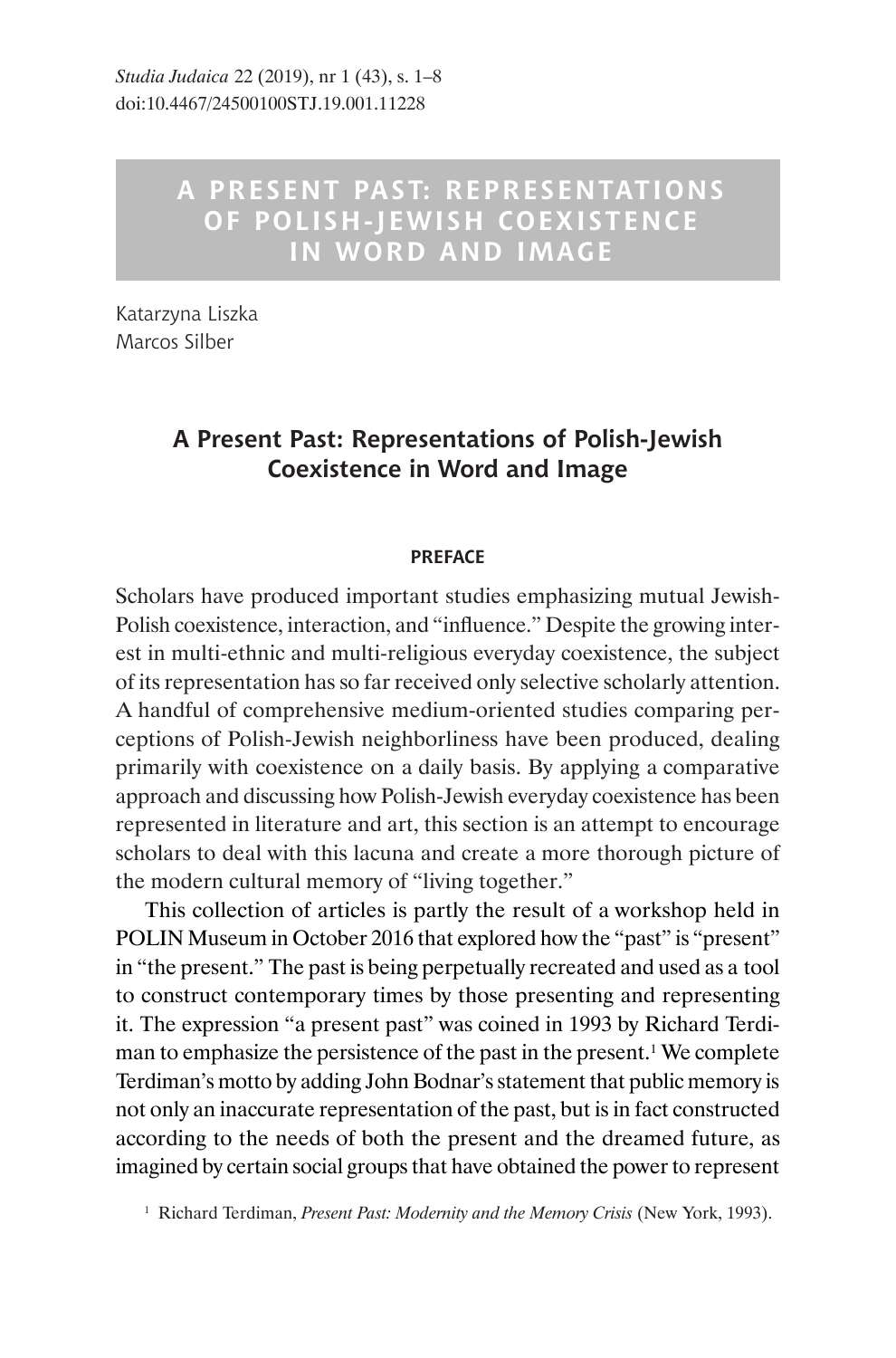and interpret these memories, making memory itself a contested social construction.2 John Bodnar distinguishes "public memory" from "vernacular memory." The former expresses the construction of the past event by the hegemonic members of a community, whereas the latter represents the construction of the same event in a more private, personalized recollection. The same event will be remembered differently by various individuals, and moreover there is always a large number of vernacular memories, many of them in conflict with one another. Leading groups and individuals, on the other hand, would try to construct a more uniform or coherent picture of the past, and sometimes to instrumentalize it. Public memory, in this sense, includes and reformulates multiple "vernacular memories." In this regard, according to Bodnar, public memory imposes a structure of meaning upon a broad range of "vernacular," personal, memories.<sup>3</sup>

The articles presented in this issue of *Studia Judaica* examine how writers and artists remembered and represented Polish-Jewish coexistence, and how they transmitted the multiple layers of "living together" to their audiences.

While there has been an extended debate on the nature of "representations" in general, and on "*social* representations" in particular, we would like to clarify our use of the term.<sup>4</sup> At the crossroads between the individual and society, representations are an in-between space linking objects, subjects, and activities. Representations are embodied in communication and in imaginations, collective and individual, and are shared in a way similar to language. In this sense "shared" refers to Rom Harré's definition of a collective plurality where all those in the group have overlapping parts of the whole, but the whole is only comprehended by reference to the collective.<sup>5</sup>

<sup>2</sup> John Bodnar, *Remaking America: Public Memory, Commemoration, and Patriotism in the Twentieth Century* (Princeton, 1992), 182.

<sup>3</sup> Ibid., 13–14.

<sup>4</sup> Serge Moscovici, "The Phenomenon of Social Representations," in Robert Farr, Serge Moscovici (eds.), *Social Representations* (Cambridge, 1984), 3–70; Robert Farr, "Social Representations: A French Tradition of Research," *Journal for the Theory of Social Behaviour* 17 (1987), 343–365; Agnes Allansdottir, Sandra Jovchelovitch, Angela Stathopoulou, "Social Representations: The Versatility of a Concept," *Papers on Social Representations* 2 (1993), 3–10; Wolfgang Wagner, "Description, Explanation and Method in Social Representation Research," *Papers on Social Representations* 4 (1995), 1–21; Gordon Sammut, Eleni Andreouli, George Gaskell, Jaan Valsiner (eds.), *The Cambridge Handbook of Social Representations* (Cambridge, 2015).

<sup>5</sup> Rom Harré, "Some Reflections on the Concept of 'Social Representation'," *Social Research* 51 (1984), 927–938.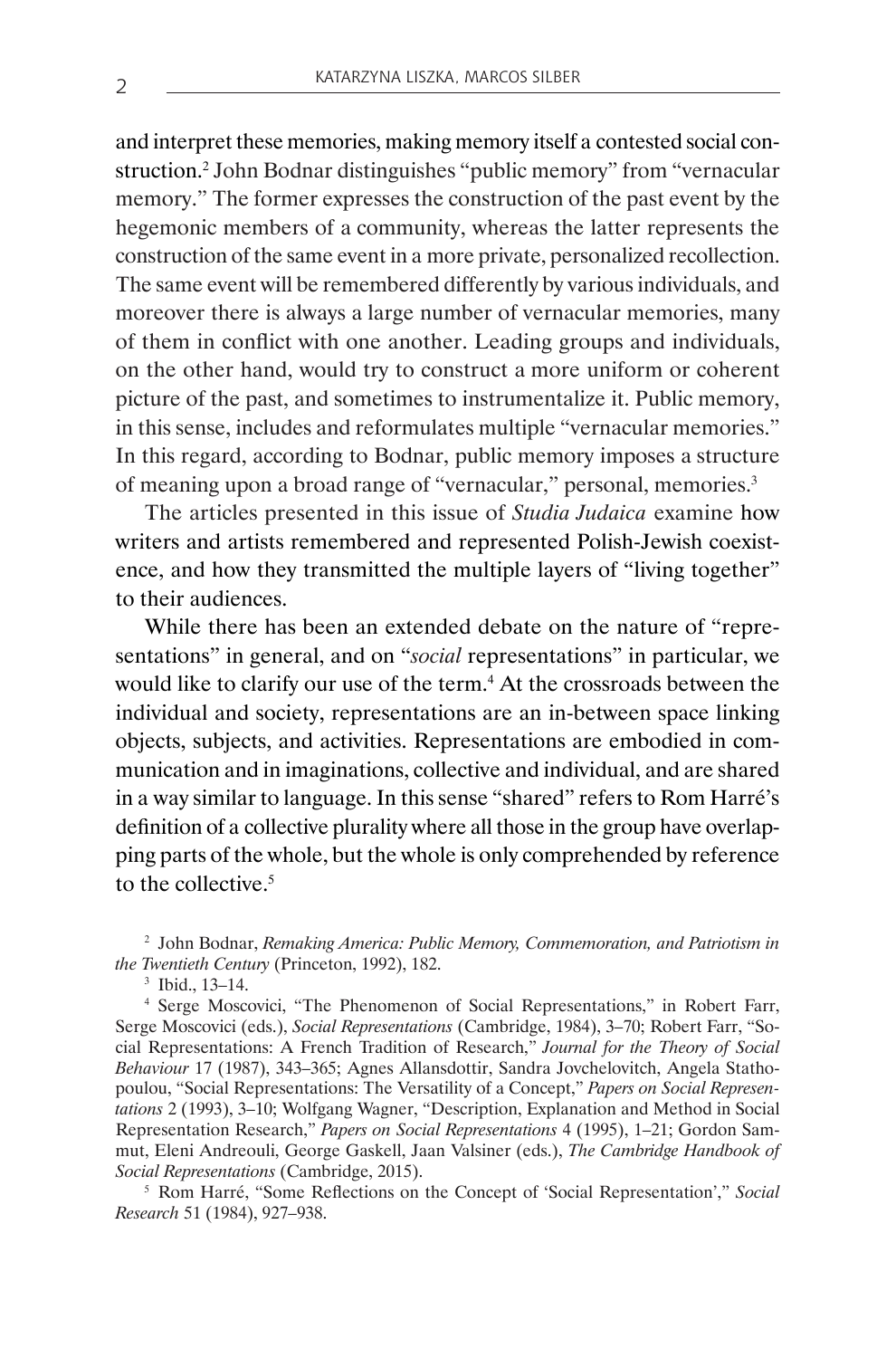The process of representing is simultaneously individual and collective; an activity in which a subject creates an observable outcome in a system of mutual constitution. In the case of Aviv Livnat's article, the representations of Polish-Jewish coexistence are reflected in metaloplastic works created by artists; in the case of Dorota Burda-Fischer and Alina Molisak, in the literary works created by writers and poets in Polish, Hebrew, and Yiddish dealing directly with the coexistence of Poles and Jews; in the case of Tomasz Żukowski, in the iconic film *Border Street* directed by Aleksander Ford, portraying Polish-Jewish relations during the Holocaust. Eugenia Prokop-Janiec's study addresses the popular press in Polish created by publicists, journalists, and editors for the growing Jewish population that used the Polish language in its daily life. We may observe multiple forms of an original idea in different pragmatic contexts.

In his article, Aviv Livnat examines the "voice" behind the traditional technique of metaloplastics, thereby underscoring that the word empowers the image. According to Livnat, metaloplastic works are "a subtle 'voice' . . . hidden behind the façade of tradition with which the art of copper hammering was usually associated."<sup>6</sup> Livnat interprets the representations on metaloplastic works from the late 1930s as a way to create a story of collaboration between people of different nations against the background of fears about war and death. From the perspective of Bodnar's instrumental presentism, the metaloplastic artists focused upon the needs of the present and their dreams for the future.

However, representation is not an unequivocal and indisputable concept. In *Difference and Repetition*, Gilles Deleuze critiques representation as a dominant image of thought.7 For Deleuze, representational thought is "sedentary," categorical, and judgemental: it is the enemy of difference, movement, change, and the emergence of the new. As he writes, pure difference, "difference in itself," is "crucified" by representation, tied and fixed by its "quadripartite fetters, under which only that which is identical, similar, analogous, or opposed can be considered difference."<sup>8</sup> Representation serves as the "dogmatic image of thought" because it categorizes and judges the world through pre-conceived rational common sense, according to principles of truth and error in an established order.

<sup>6</sup> Aviv Livnat, "Copper and Its Meanderings: Perspectives on Jewish Metaloplastics in a Polish Context," this issue, p. 50.

<sup>7</sup> Gilles Deleuze, *Différence et répétition* (Paris, 1968); id., *Difference and Repetition*, trans. Paul Patton (London, 1994).

<sup>8</sup> Ibid., 174.